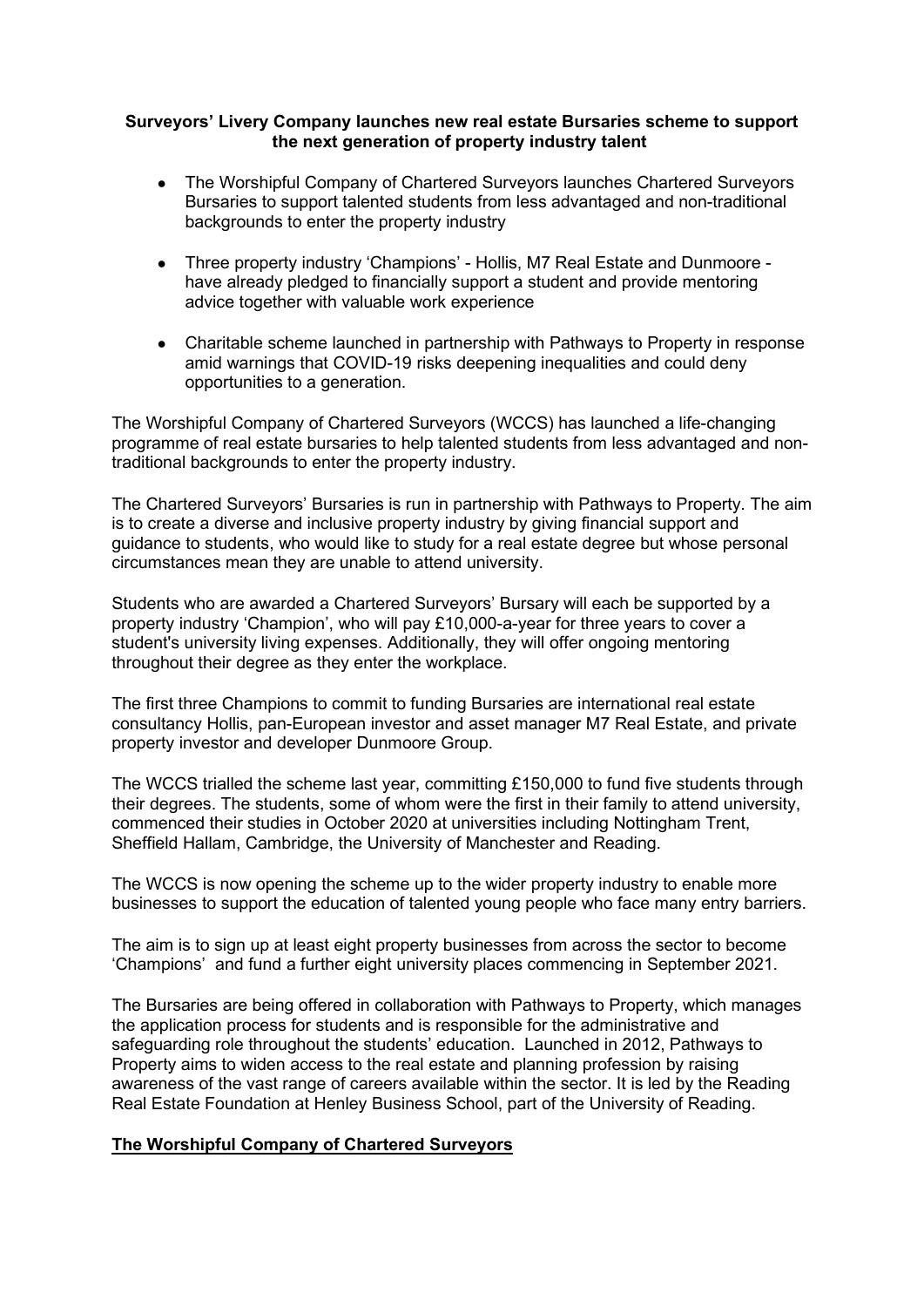The WCCS is one of the City of London's 110 livery companies. With their history embedded in the ancient Guilds in the City of London the Livery Companies now focus on education and charitable causes. Established in 1977 and with more than 300 members, the WCCS has made donations of more than £600,000 through its charitable trust over the last five years, the majority of which has been used to support the education of young people.

Ken Morgan, master of the Worshipful Company of Chartered Surveyors, said: "Talent is evenly spread across society, but opportunity is not - an issue that has only increased for many young people through the course of the Covid-19 pandemic. The Chartered Surveyors' Bursaries represent an opportunity to really make a difference, not only to the lives of gifted students and their families, but also to support the future health of the property industry as a whole.

We are extremely excited at the progress that our first cohort of students is already making and would like to thank Hollis, M7 Real Estate and Dunmoore for becoming the first of hopefully many Champions of the Chartered Surveyors' Bursaries."

## Paddy Allen, chair of Pathways to Property, said:

"This partnership is a fantastic example of allies coming together to make real change in the industry and widening access to the sector through multiple different avenues.

"We are immensely proud of partnering with WCCS to further progress our collective aim of increasing representation across the sector and giving talented young people the support they need to succeed."

## John Woodman, senior partner at Hollis, said:

"We are delighted to be supporting the WCCS bursary programme. It is a fantastic initiative that we hope will make a real difference to many young people.

"It is also an initiative that goes to the heart of improving diversity and inclusion in our industry, which is something Hollis are very keen to help address too."

## Teresa Dyer, chief operating officer at M7 Real Estate, said:

"We're extremely proud to be a sponsor of the WCCS bursary programme, which is helping provide an opportunity for individuals that may not have had the opportunity without this support.

"The property industry is continuing to introduce new schemes and programmes to attract a wider variety of people to work in the sector and the education bursary can help support university students throughout their studies."

## Jeffrey Hobby, group owner and CEO at Dunmoore, said:

"We are delighted to be able to support the WCCS bursary programme. Enabling education and opportunity for young people who otherwise couldn't access it is so important to encourage aspiration and ambition not only for the individual sponsored but also within their wider peer groups.